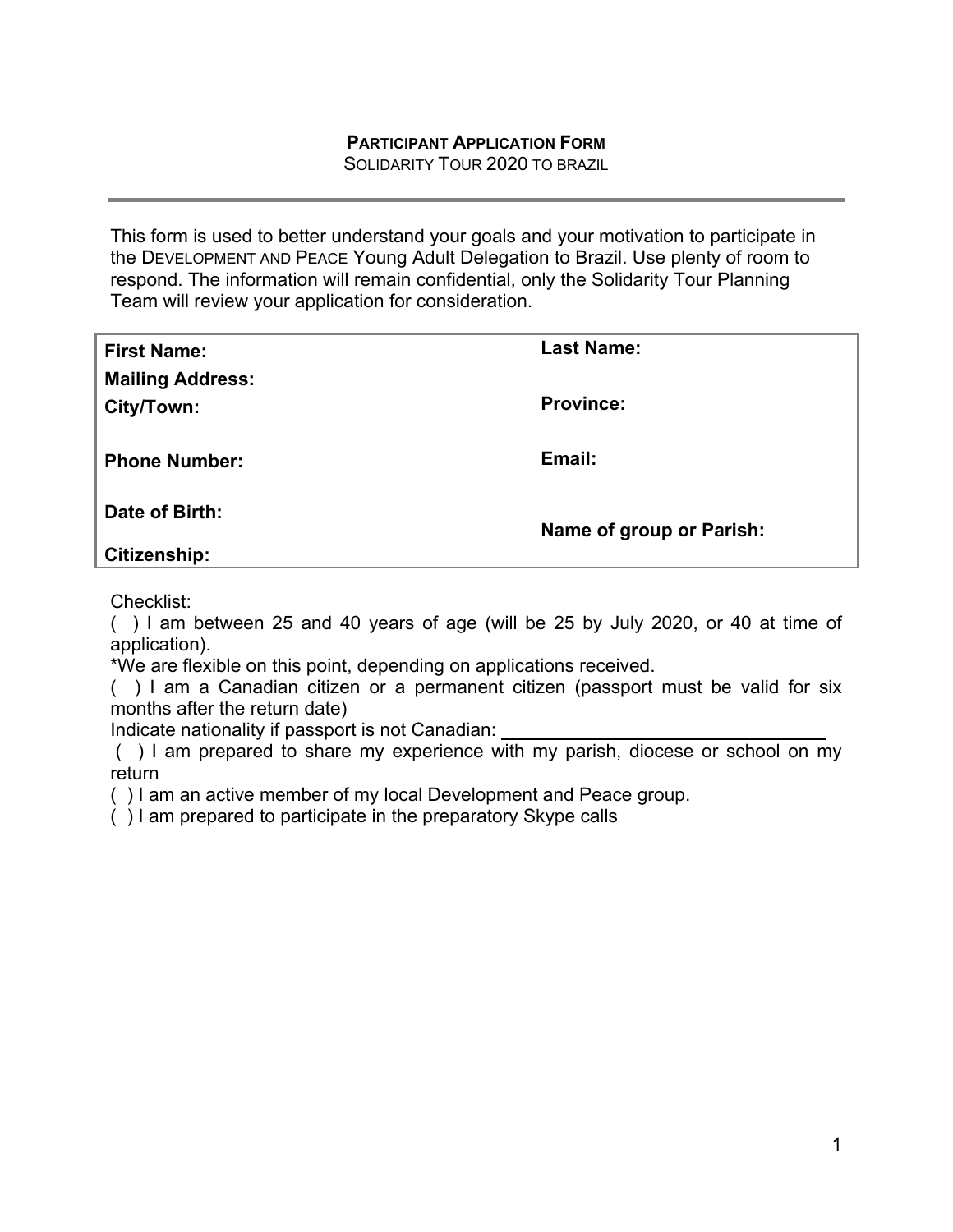#### **COMMITMENT TO DEVELOPMENT AND PEACE AND MOTIVATION FOR ATTENDING**

The main objective of this Solidarity Tour to Brazil a is to enable young adult members to learn more about our programs and the approach of our partners in the South, and to reinforce their commitment to the work of social justice with DEVELOPMENT AND PEACE. DEVELOPMENT AND PEACE also hopes that those participating can pass their experience and learning on to other members, including youth, upon their return.

1- Why do you wish to be a part of the Solidarity Tour to Brazil with DEVELOPMENT AND PEACE?

2- Describe a few examples of activities or engagement in the movement of DEVELOPMENT AND PEACE and the length of time you have been involved.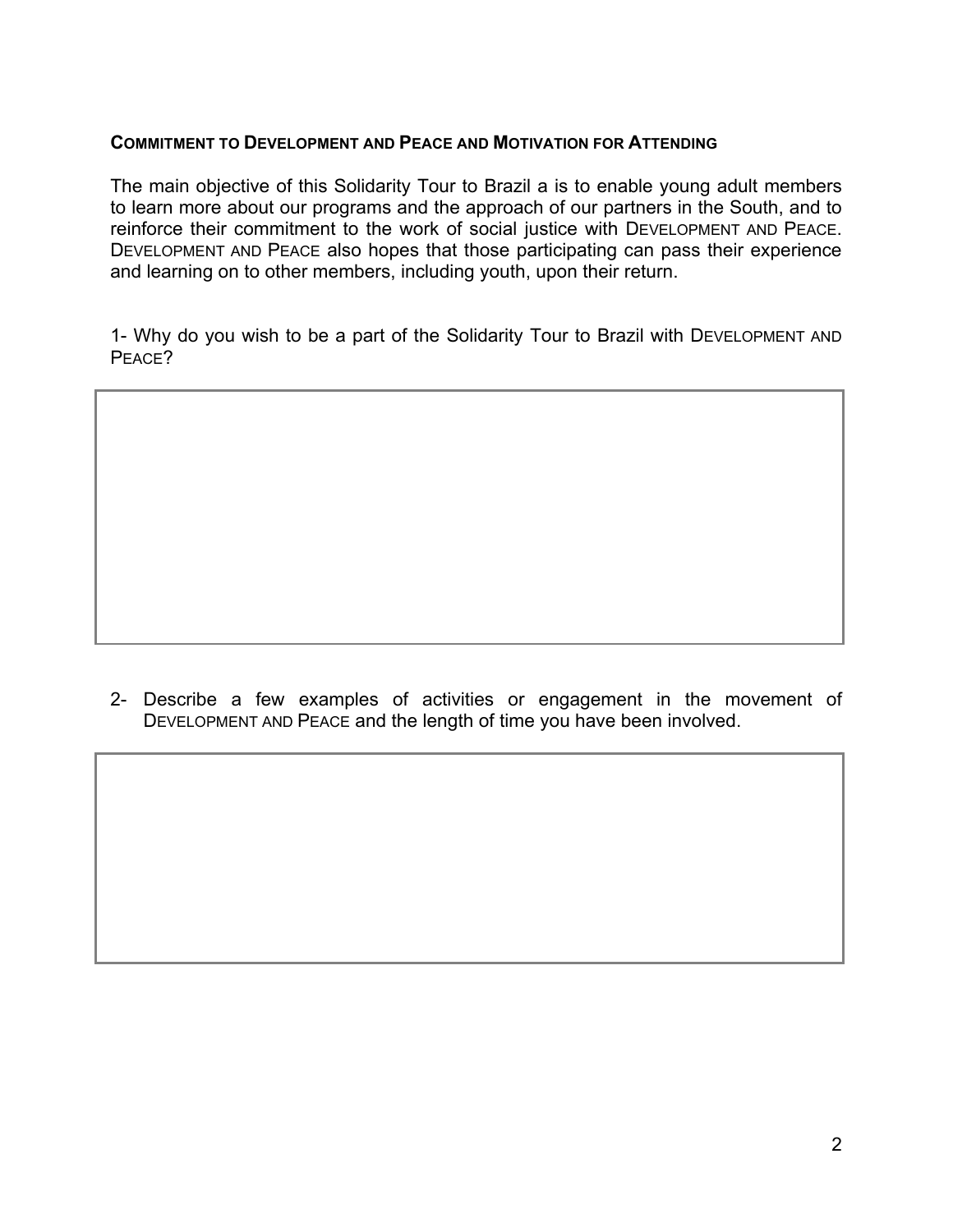3- How would you prepare yourself for this Solidarity Tour prior to departure?

4- In what way will you be of benefit to the delegation and to local members of DEVELOPMENT AND PEACE before, during and after this tour?

5- Upon your return, what will you do to share your experiences and to promote the work of DEVELOPMENT AND PEACE and its partners?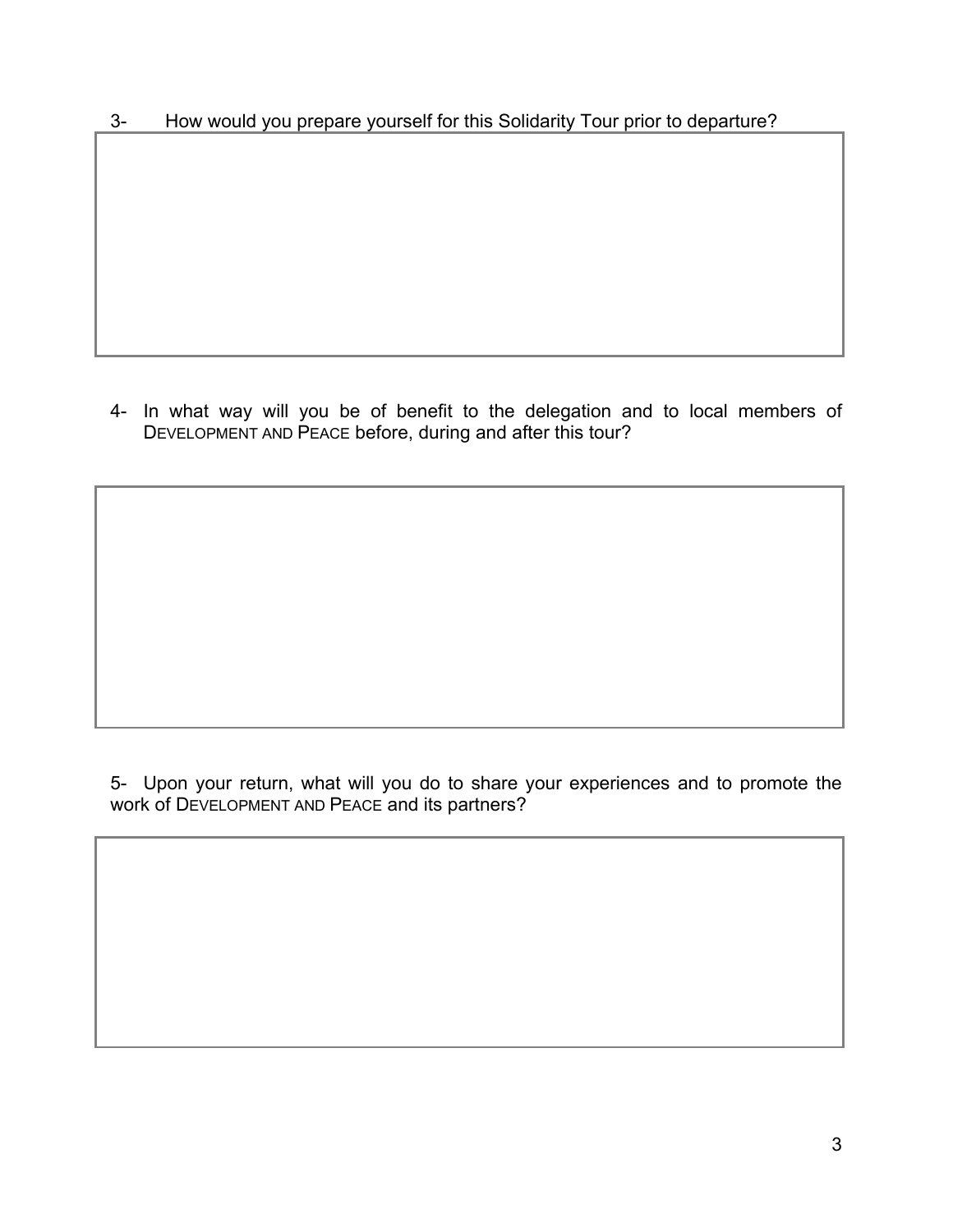# **EXPERIENCES IN THE GLOBAL SOUTH**

6- Have you ever been to a country in the Global South? If so, in what context?

7- In your opinion, in what way might the cultural differences present a challenge to you?

### **GROUP DYNAMICS**

The group will be comprised of 10-15 people:

- $\triangleright$  Anglophone and Francophone young adult members
- The Youth Program Officer and an animator, staff persons from DEVELOPMENT AND PEACE

An important aspect of this tour will be your interactions with the group and the learning and exchange between participants.

8- What do you think are the challenges and opportunities of travelling with a group?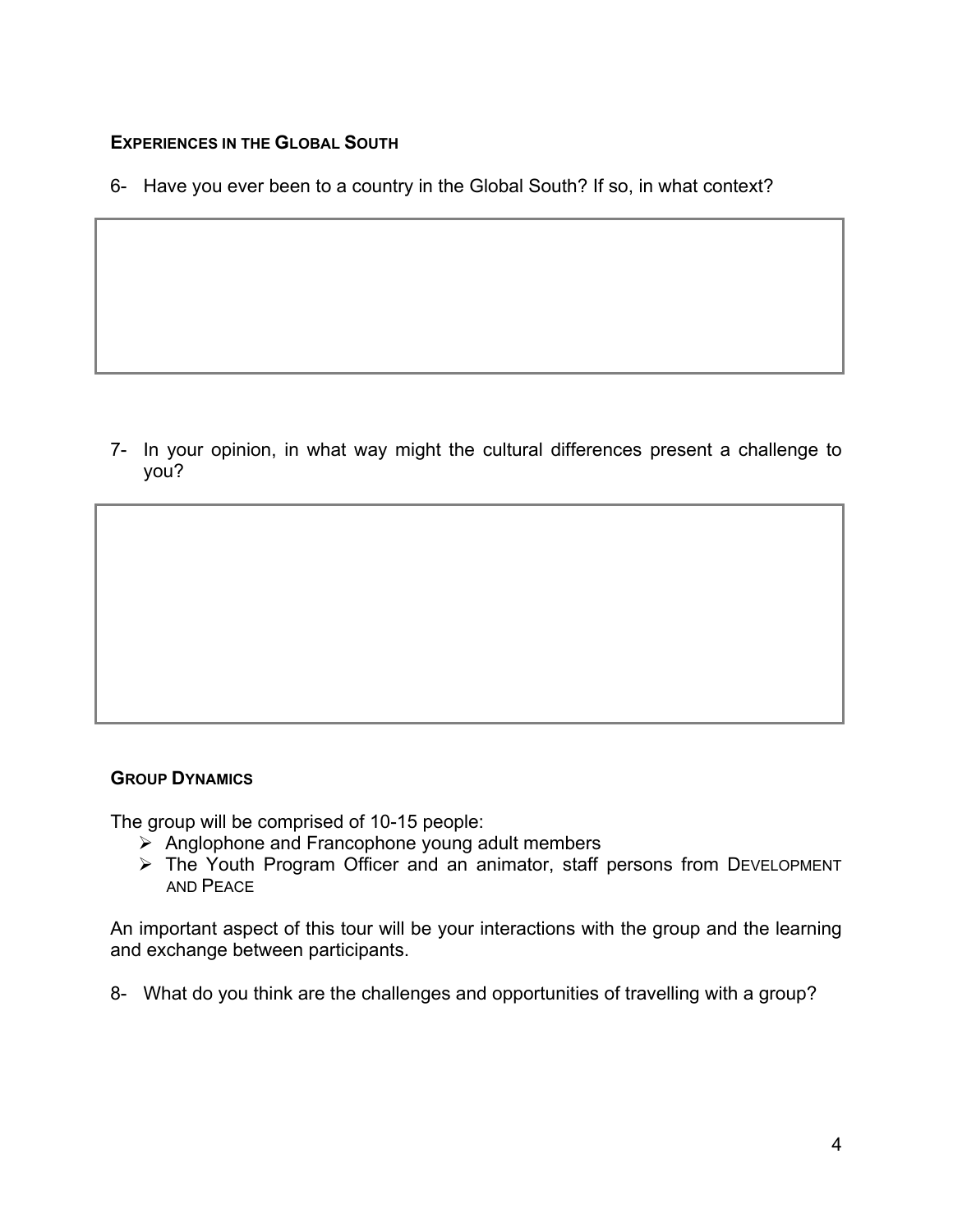9- Other than English, are there other languages that you feel comfortable using in conversation with others?

### **Important**:

The trip will take place in conjunction with French-speaking members of DEVELOPMENT AND PEACE. Mastery of French is not a prerequisite for participation in the tour. However, all participants, French and English, must demonstrate a desire to improve their second language before departure and an openness to share with the people participating in the other language group. Some group meetings will be held simultaneously in both languages.

Moreover, as the meetings with partners in Brazil will likely take place in Portuguese with translation, strategies will be implemented as necessary to ensure wherever possible that everyone can understand most of the information.

#### **HEALTH**

For various reasons, travelling can be physically demanding: long journeys by air, humidity and heat, dietary change and exposure to unusual bacteria, culture shock, etc..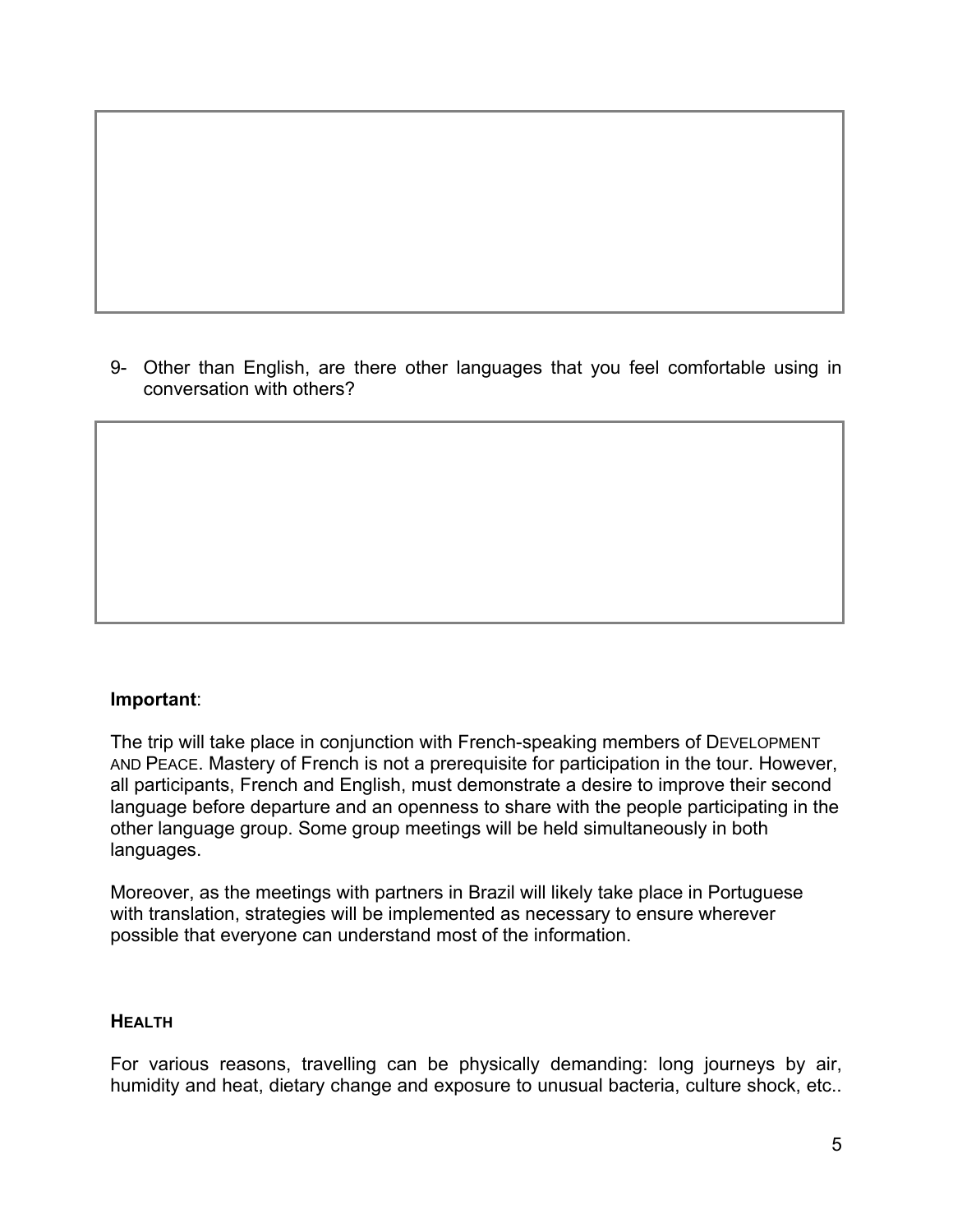The following questions will help the organization determine adequate precautions regarding the health of each applicant.

10 - How would you describe your general health?

Excellent ---------------------- Good ------------------------ Fair --------------------- Poor

Comments:

11- Do you have a medical condition of which the Solidarity Tour Team should be made aware (allergies, asthma, diabetes, depression, etc)?

## **PRE-DEPARTURE PARTICIPATION AND AVAILABILITY**

12- Telephone/Skype meetings will be planned and held in the months leading up to the tour. Will you commit to be available to participate in all of these meetings?

13- What is your level of commitment to organize fundraising activities to raise the approx. \$3000? And what kinds of activities or events will you organize to share your experiences and raise awareness?